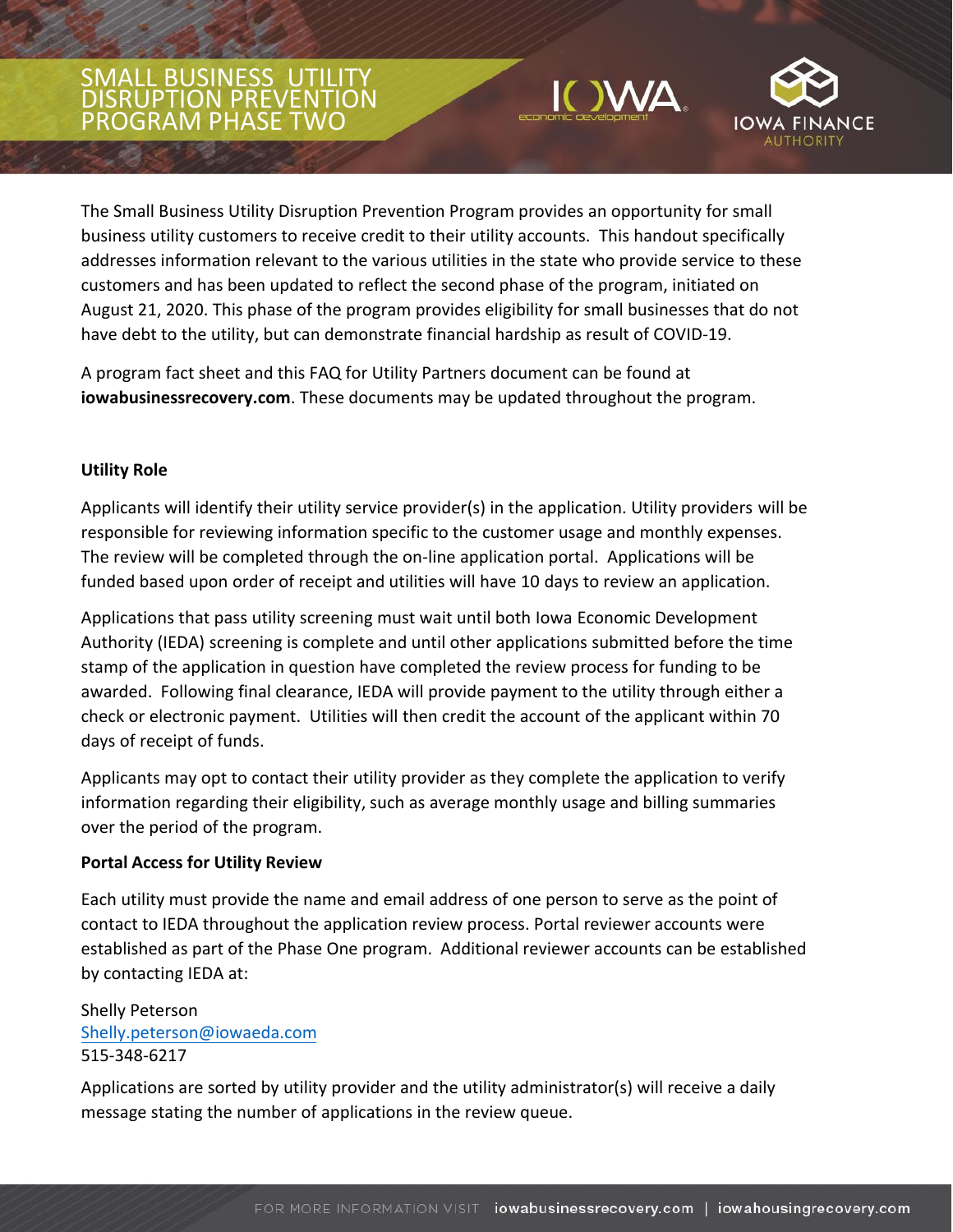# SMALL BUSINESS UTILITY DISRUPTION PREVENTION PROGRAM PHASE TWO





#### **Utility Review Process**

The portal review screen includes several checkpoints for electric and/or gas customers. This includes verification of customer service and account number and verification that an applicant's average energy use is below the threshold established for a small business. Applicants provide the billing date and statement amount for up to four months of service or \$7,500 in total request, whichever is greater. Utilities will provide confirmation of the bill statement amount. If the applicant credit request is incorrect, the utility reviewer may reduce the request to align with the bill amount. Note that the utility will not be able to increase the amount requested by an applicant.

Participating utilities must certify that applicants awarded funds for debts incurred for electric and/or natural gas services between March 17, 2020 and October 31, 2020 will not have service disrupted based on debts while the application is reviewed and processed. Late fees, penalties, or interest for billing cycles funded under the program must be waived.

#### **Next Steps**

The Frequently Asked Questions (FAQ) document for utilities will be updated throughout the program to address issues as they arise.

Specific questions related to the utility review of applications can be addressed to: energyrecovery@iowaeda.com and staff will do their best to provide a prompt response. Questions from applicants can also be directed to the Energy Recovery Help Line:

toll-free 855-300-2342

local 515-348-8914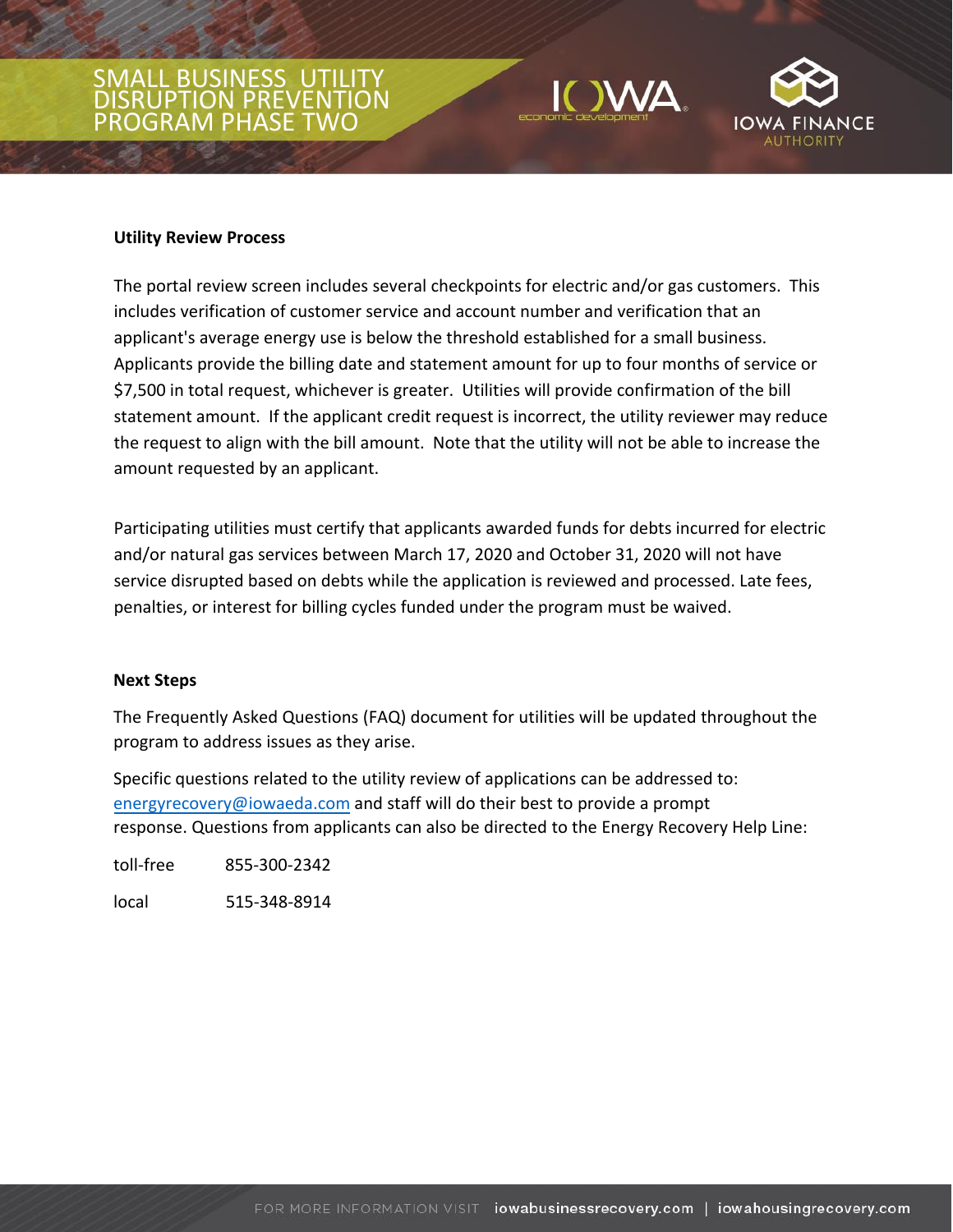# L BUSINE LITY DISRUPTION N PROGRAM





#### **Utility Reviewer FAQs**

- 1. **How is average monthly energy use determined for applicants without a complete year of service record for 2019?**
- a. Average energy use for applicants who began service with a utility during 2019 or 2020 can be calculated by adding all months of data available for 2019 plus the months of January 2020 and February 2020 and dividing by the total number of months available. Average monthly electrical usage must be less than 25,000 kWh and average monthly natural gas usage must be less than 2,500 therms.

### **2. What if a customer has more than one account number for their business?**

a. If a business is served by more than one account, up to three account numbers may be entered in the application. The total of these accounts must meet the average energy use threshold.

# **3. How do I determine what billing cycles apply to the March 17 to October 15 time period of eligibility?**

a. A customer is eligible for up to four months of financial assistance or \$7,500 in total gas and electric assistance. Customers provide the billing date and dollar amount for up to four billing statements. The date of a billing statement should not be prior to March 17 or later than October 15. The customer is not required to show debt to the utility to qualify for Phase Two of the program. The months do not have to be consecutive.

## **4. The amount of assistance requested by the applicant does not match the monthly billing record. Can this be corrected during utility review?**

a. The utility reviewer may decrease the amount of assistance provided to an applicant if billing records do not justify the amount listed in the application. Utility reviewers cannot increase the amount of assistance requested. Applicants are limited to a \$7,500 total credit across all utilities. Therefore, an applicant may be requesting credit for less than the billing statement amount on an account in order to stay within the eligibility requirements.